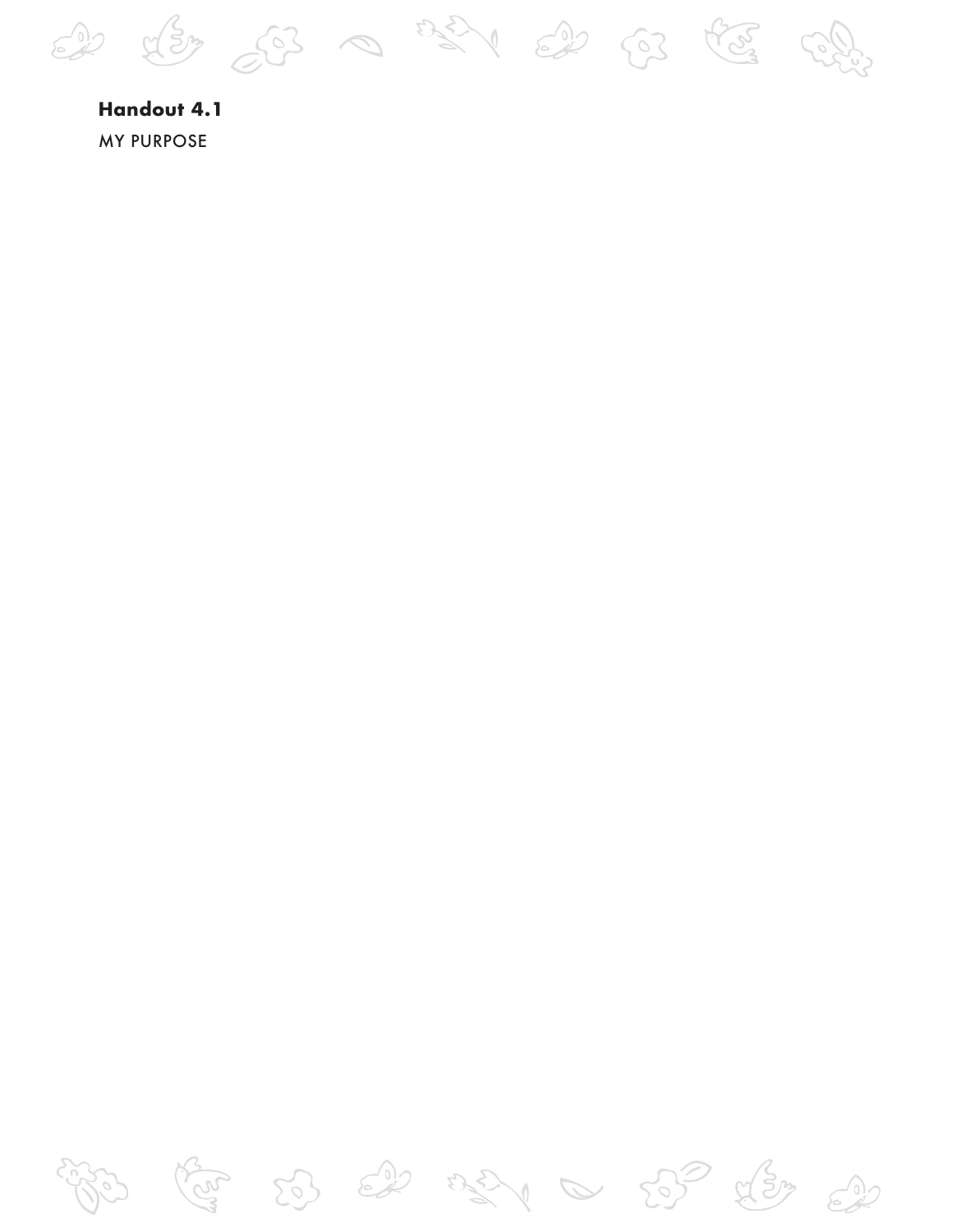## **Handout 4.2** PURPOSE VERBS

Below is a list of verbs. Pick out the three verbs from each column that most excite you. Then select the Ultimate Three. These are the action words that will shape your Purpose Statement.

| accomplish  | compliment  | embrace    | heal               | mold        | reduce    | support    |
|-------------|-------------|------------|--------------------|-------------|-----------|------------|
| acquire     | compose     | encourage  | $_{\mathrm{hold}}$ | motivate    | refine    | surrender  |
| adopt       | conceive    | endow      | host               | move        | reflect   | sustain    |
| advance     | confirm     | engage     | identify           | negotiate   | reform    | take       |
| affect      | connect     | engineer   | illuminate         | nurture     | regard    | tap        |
| affirm      | consider    | enhance    | implement          | open        | relate    | team       |
| alleviate   | construct   | enlighten  | improve            | organize    | relax     | touch      |
| amplify     | contact     | enlist     | improvise          | participate | release   | trade      |
| appreciate  | continue    | enliven    | inspire            | pass        | rely      | translate  |
| ascend      | counsel     | entertain  | integrate          | perform     | remember  | travel     |
| associate   | create      | enthuse    | involve            | persuade    | renew     | understand |
| believe     | decide      | evaluate   | keep               | play        | resonate  | use        |
| bestow      | defend      | excite     | know               | possess     | respect   | utilize    |
| brighten    | delight     | explore    | labor              | practice    | restore   | validate   |
| build       | deliver     | express    | launch             | praise      | return    | value      |
| call        | demonstrate | extend     | lead               | prepare     | revise    | venture    |
| cause       | devise      | facilitate | light              | present     | sacrifice | verbalize  |
| choose      | direct      | finance    | live               | produce     | safeguard | volunteer  |
| claim       | discover    | forgive    | love               | progress    | satisfy   | work       |
| collect     | discuss     | foster     | make               | promise     | save      | worship    |
| combine     | distribute  | franchise  | manifest           | promote     | sell      | write      |
| command     | draft       | further    | master             | provide     | serve     | yield      |
| communicate | dream       | gather     | mature             | pursue      | share     |            |
| compel      | drive       | generate   | measure            | realize     | speak     |            |
| compete     | educate     | give       | mediate            | receive     | stand     |            |
| complete    | elect       | grant      | model              | reclaim     | summon    |            |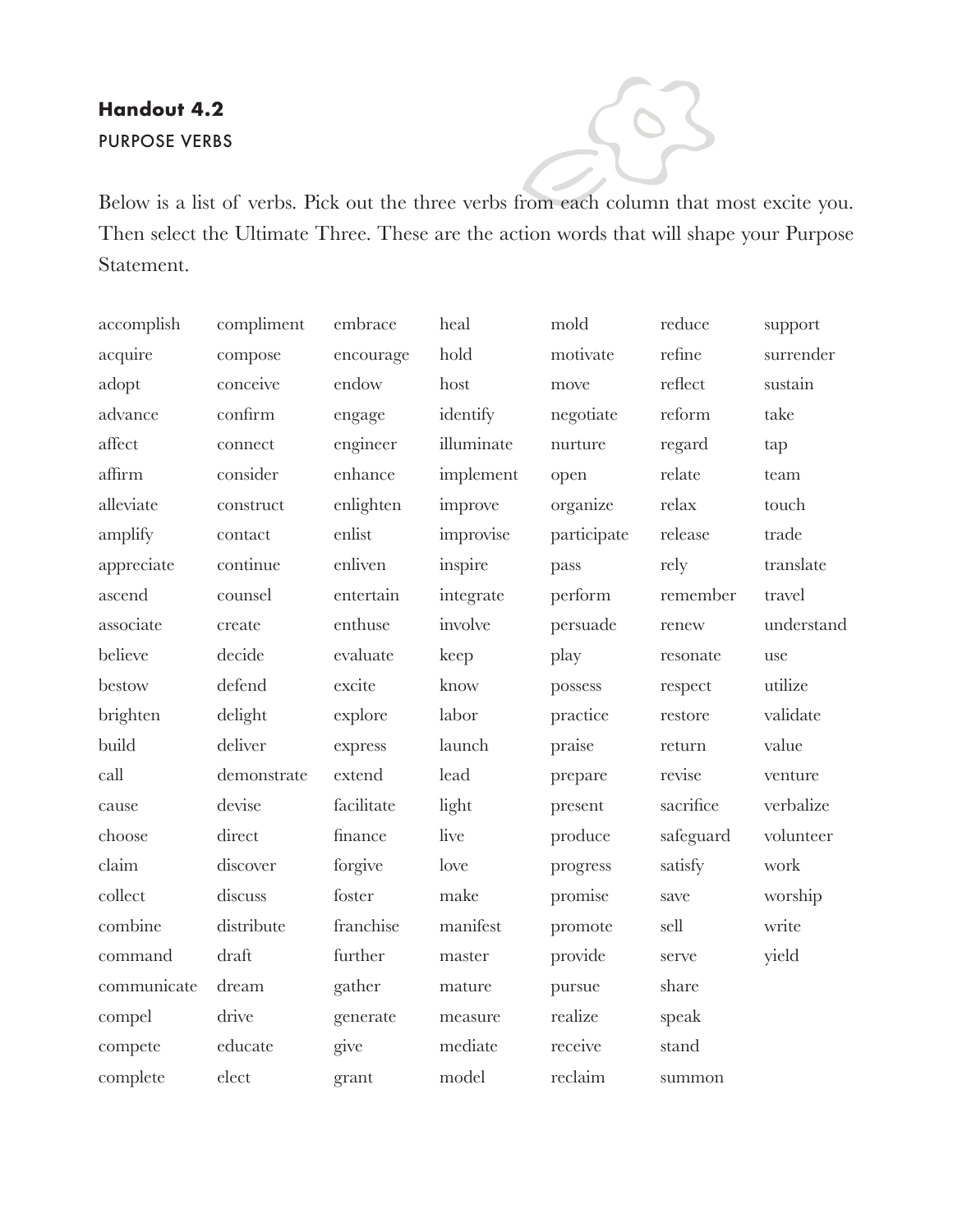### **Handout 4.3**

COMPOSING YOUR PURPOSE-IDEA GENERATING ACTIVITIES

 $\Box$  Write down your three most meaningful, purposeful, and exciting verbs.

 $\Box$  Explore what principle, cause, value, or purpose you would be willing to take a stand for, or devote your life to.

 $\Box$  Ask significant people in your life about what you are doing or how you are being, when you seem most alive and energized.

250

 $\Box$  Ask your group for a Wisdom Blast.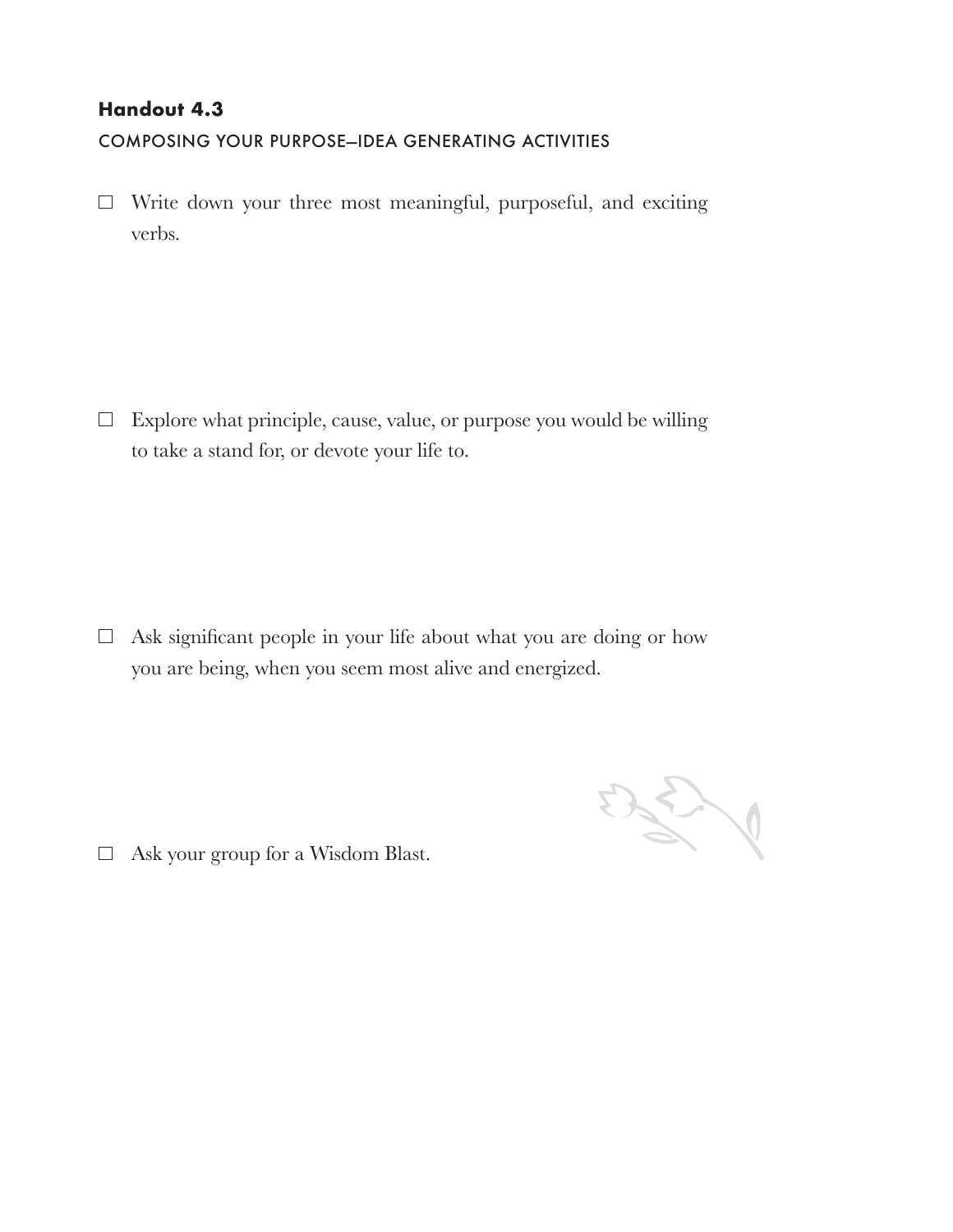### **Handout 4.4** WISDOM BLAST



This is a process designed to access the group's collective wisdom. It is a brainstorming session, and any idea is worth listening to. Sometimes the best ideas come out of left field! Each woman has the option to bring an issue, challenge, or dilemma before the group. For three minutes, the group generates as many ideas as possible to help address the issue. This is the only time when giving advice is encouraged.

The role of the group is to stay focused, with the intention of providing solutions to the problem described. The role of the recipient is to listen, without comment or judgments. Just stay present, focused, and open to receiving the wisdom from the group.

The recipient's Growth Buddy will capture all ideas generated by the group. Before the next session, look over this list and choose what you believe to be the best solution. Try out the solution and report back to the group during the next Check-In.

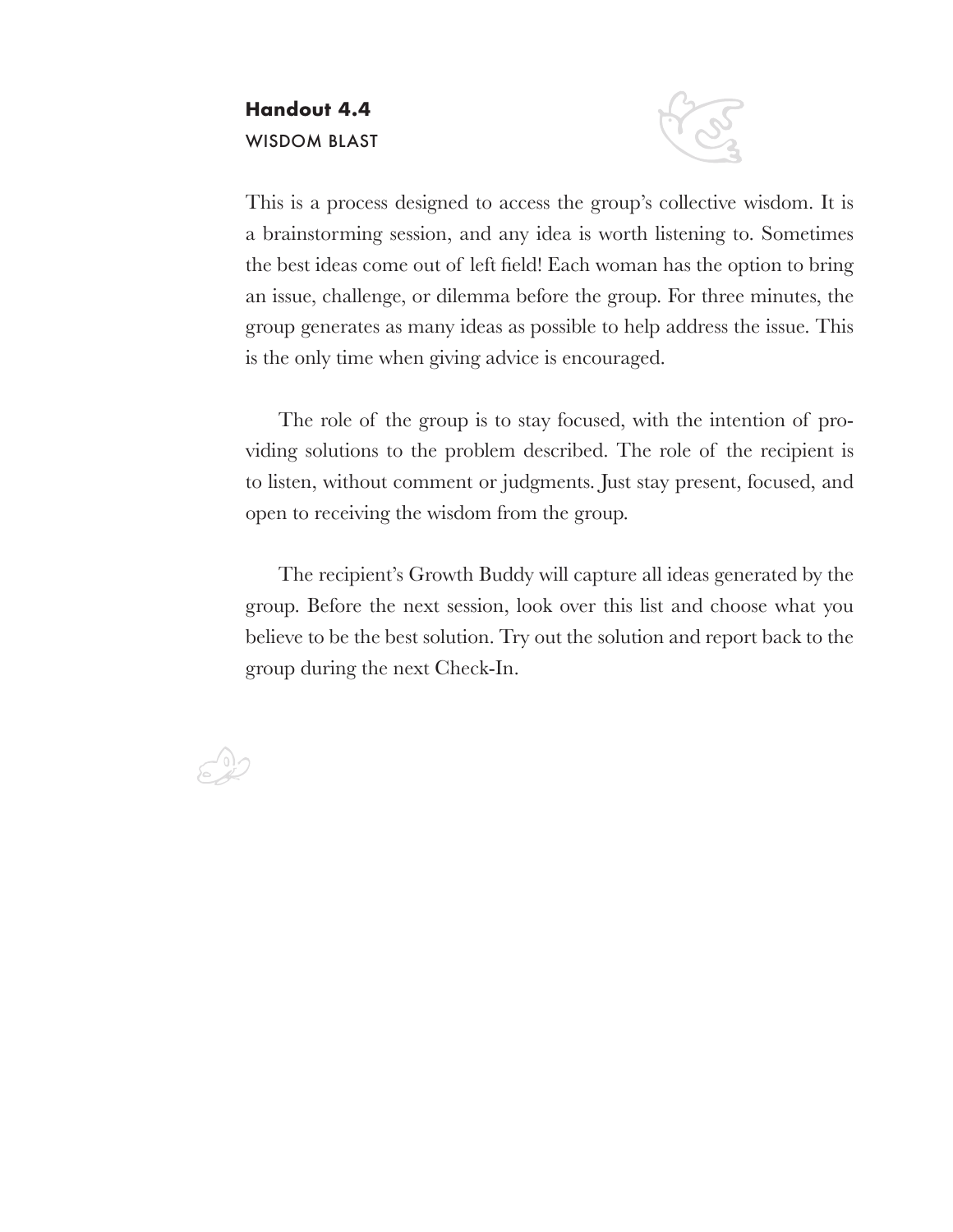### **Handout 4.5**

CAPTURING WHAT MATTERS MOST TO ME

 $\Box$  What was most valuable to you in this session?

 $\Box$  How did it feel to be supported in drafting your purpose statement?

 $\Box$  How did it feel to support your Growth Buddy in drafting her purpose statement?

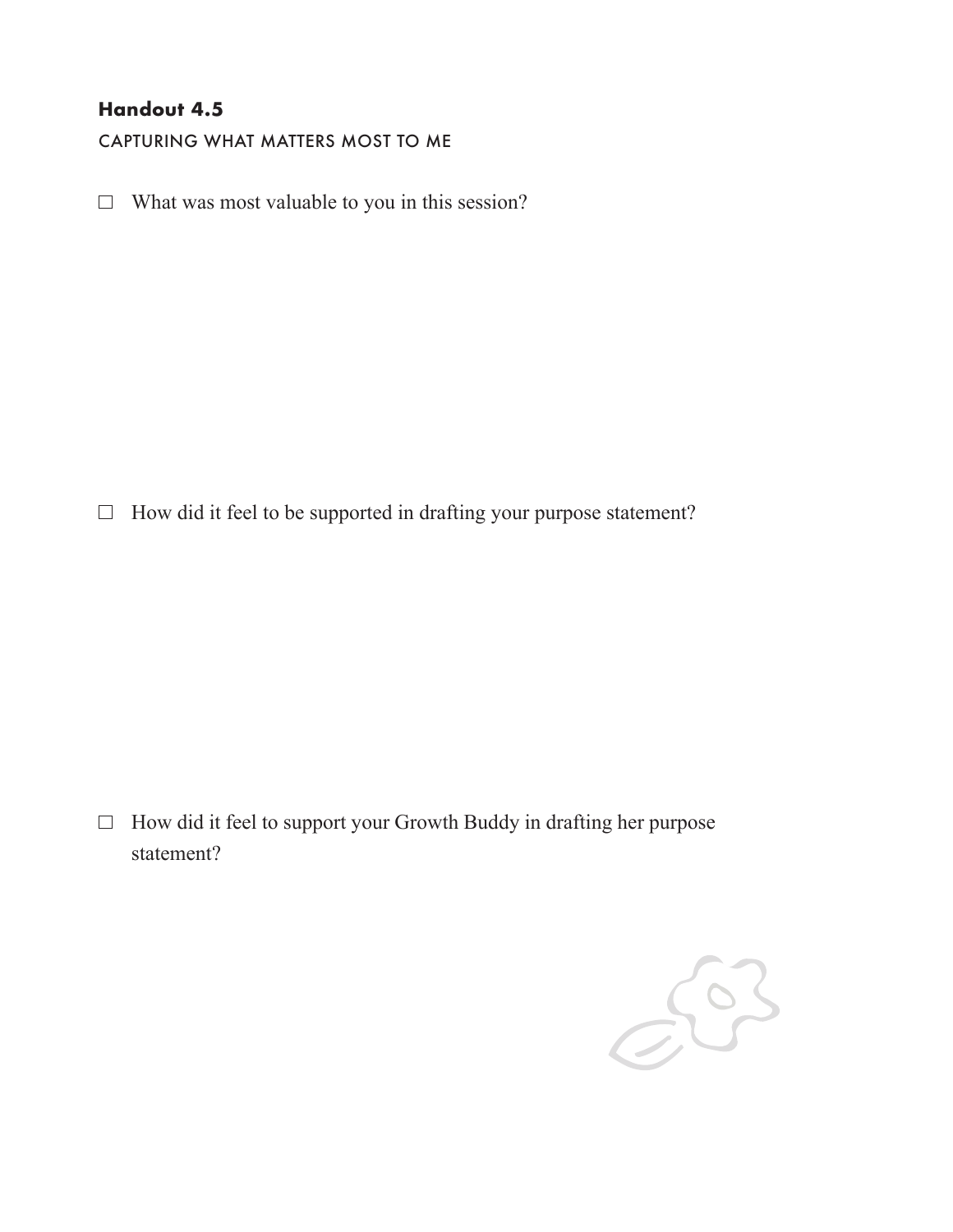

# **Handout 4.6** MY COMMITMENTS

Whoever said anybody has the right to quit? You are *not* obligated to win, you're obligated to keep trying to do the best you can every day.

MARIAN WRIGHT EDELMAN

Today's Date \_\_\_\_\_\_\_\_\_\_\_

Commitment \_\_\_\_\_\_\_\_\_\_\_\_\_\_\_\_\_\_\_\_\_\_\_\_\_\_\_\_\_\_\_\_\_\_\_\_\_\_\_\_\_\_\_\_\_\_\_

\_\_\_\_\_\_\_\_\_\_\_\_\_\_\_\_\_\_\_\_\_\_\_\_\_\_\_\_\_\_\_\_\_\_\_\_\_\_\_\_\_\_\_\_\_\_\_\_\_\_\_\_\_\_\_\_

\_\_\_\_\_\_\_\_\_\_\_\_\_\_\_\_\_\_\_\_\_\_\_\_\_\_\_\_\_\_\_\_\_\_\_\_\_\_\_\_\_\_\_\_\_\_\_\_\_\_\_\_\_\_\_\_\_\_\_\_\_\_\_\_\_\_

Date completed \_\_\_\_\_\_\_\_\_\_\_

Commitment

\_\_\_\_\_\_\_\_\_\_\_\_\_\_\_\_\_\_\_\_\_\_\_\_\_\_\_\_\_\_\_\_\_\_\_\_\_\_\_\_\_\_\_\_\_\_\_\_\_\_\_\_\_\_\_\_\_\_\_\_\_\_\_\_\_\_ \_\_\_\_\_\_\_\_\_\_\_\_\_\_\_\_\_\_\_\_\_\_\_\_\_\_\_\_\_\_\_\_\_\_\_\_\_\_\_\_\_\_\_\_\_\_\_\_\_\_\_\_\_\_\_\_

Date completed \_\_\_\_\_\_\_\_\_\_\_

Commitment \_\_\_\_\_\_\_\_\_\_\_\_\_\_\_\_\_\_\_\_\_\_\_\_\_\_\_\_\_\_\_\_\_\_\_\_\_\_\_\_\_\_\_\_\_\_\_

\_\_\_\_\_\_\_\_\_\_\_\_\_\_\_\_\_\_\_\_\_\_\_\_\_\_\_\_\_\_\_\_\_\_\_\_\_\_\_\_\_\_\_\_\_\_\_\_\_\_\_\_\_\_\_\_\_\_\_\_\_\_\_\_\_\_ \_\_\_\_\_\_\_\_\_\_\_\_\_\_\_\_\_\_\_\_\_\_\_\_\_\_\_\_\_\_\_\_\_\_\_\_\_\_\_\_\_\_\_\_\_\_\_\_\_\_\_\_\_\_\_\_

Date completed \_\_\_\_\_\_\_\_\_\_\_

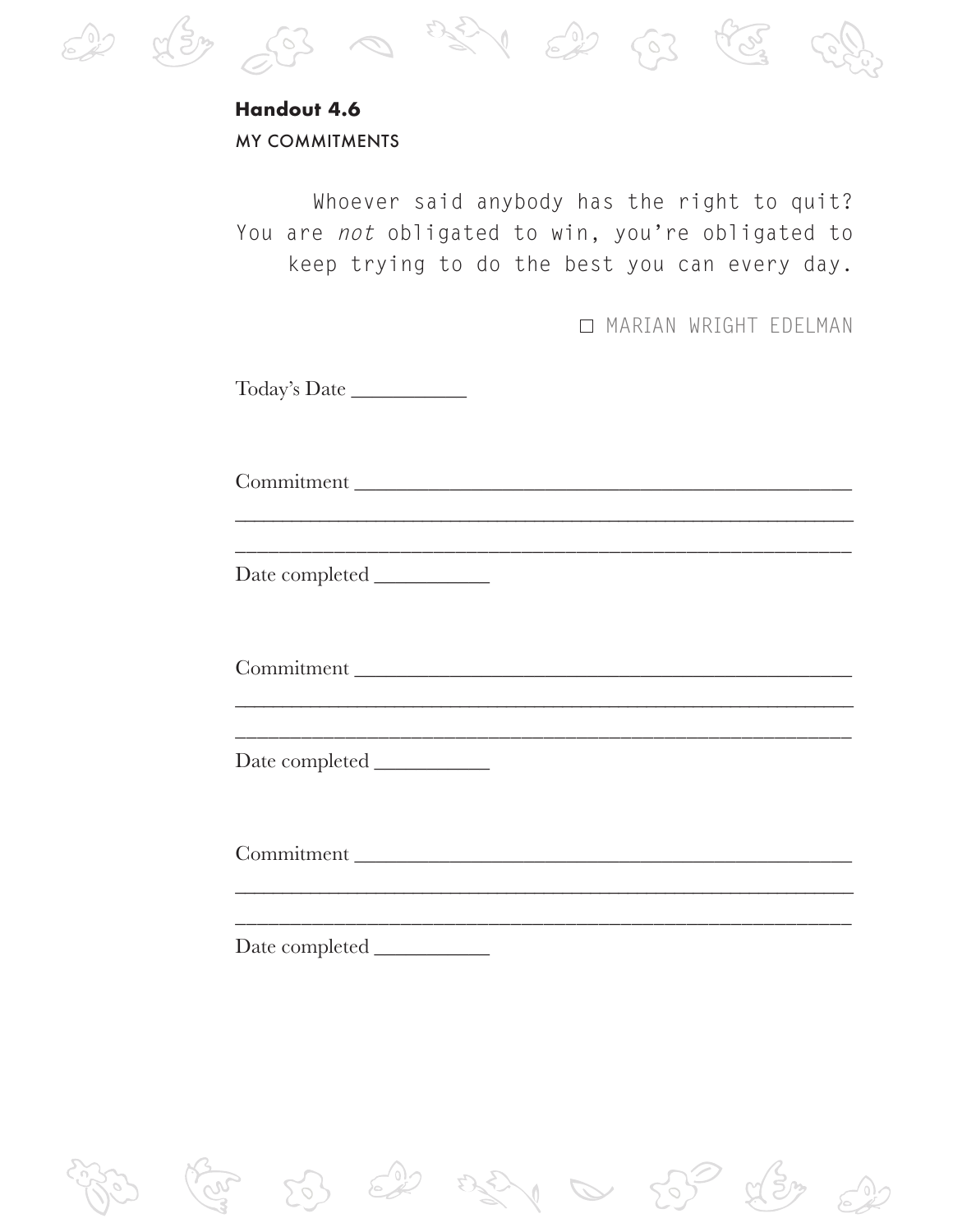## **Session Accelerator 5.1**

**MY PURPOSE** 

*Bring a copy of your Purpose Statement for each woman in the group.*

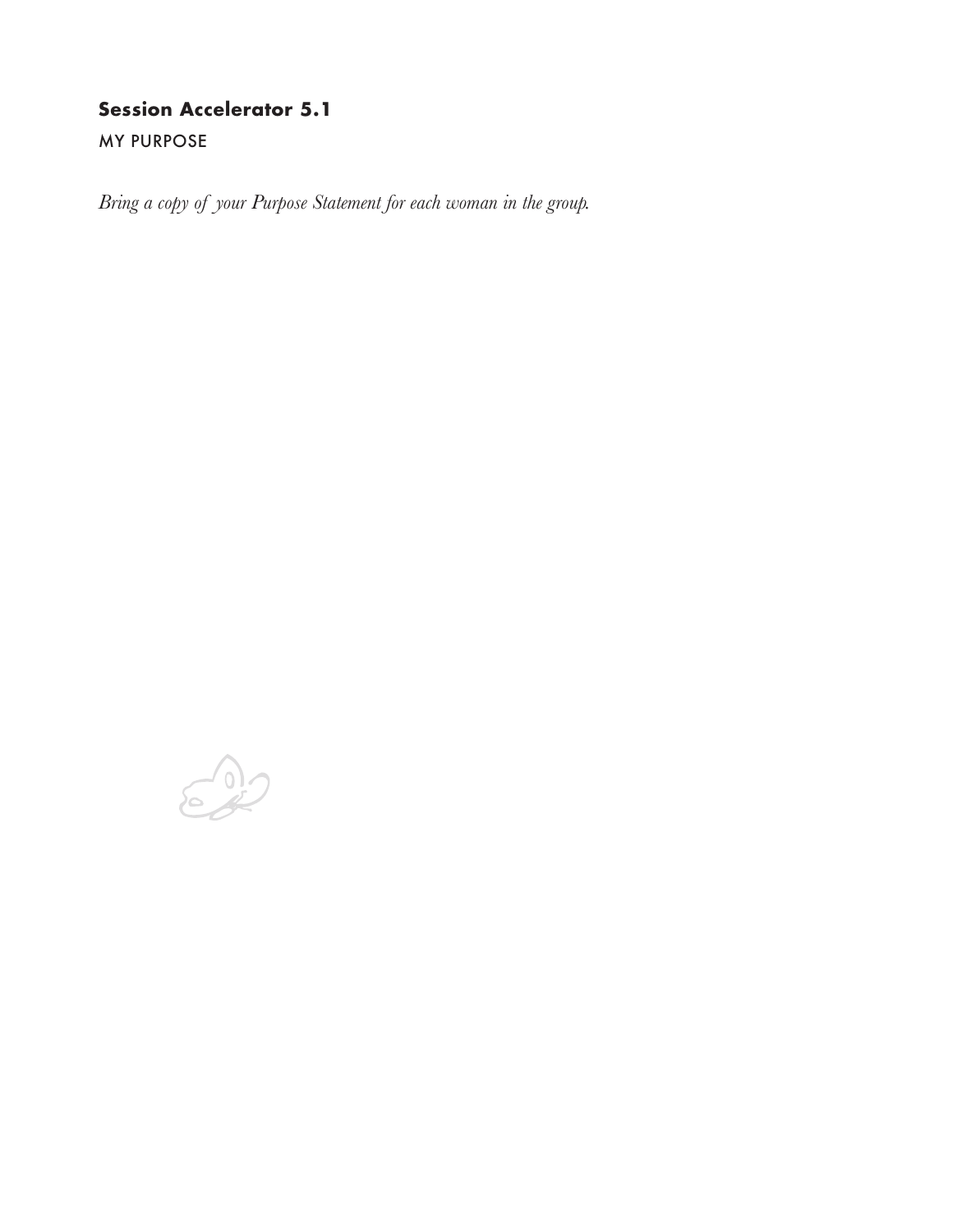Ask yourself what dreams a person with your life purpose would want. Then listen for the answers.

#### MARCIA WIEDER

Many of the people who knew me growing up would be surprised to see the life I'm living today: a life blessed with healthy relationships, abundance, and beauty; fulfillment in many shapes and forms. Even when things appeared grim on the outside, some part of me always believed that things could (and would) steadily improve in my life. I set out with the intention to help those things happen, and I had support in doing it. If I hadn't made conscious commitments to my Women Connected coaching group, and if I hadn't experienced their unconditional faith in me, I wouldn't be where I am today. Great news: I know this process that has worked so well for me can work equally well for you.

In over 15 years of working with Women Connected coaching groups, I've encountered quite a few women who spoke with enthusiasm about making their dreams a reality, but for whom, in the end, it came to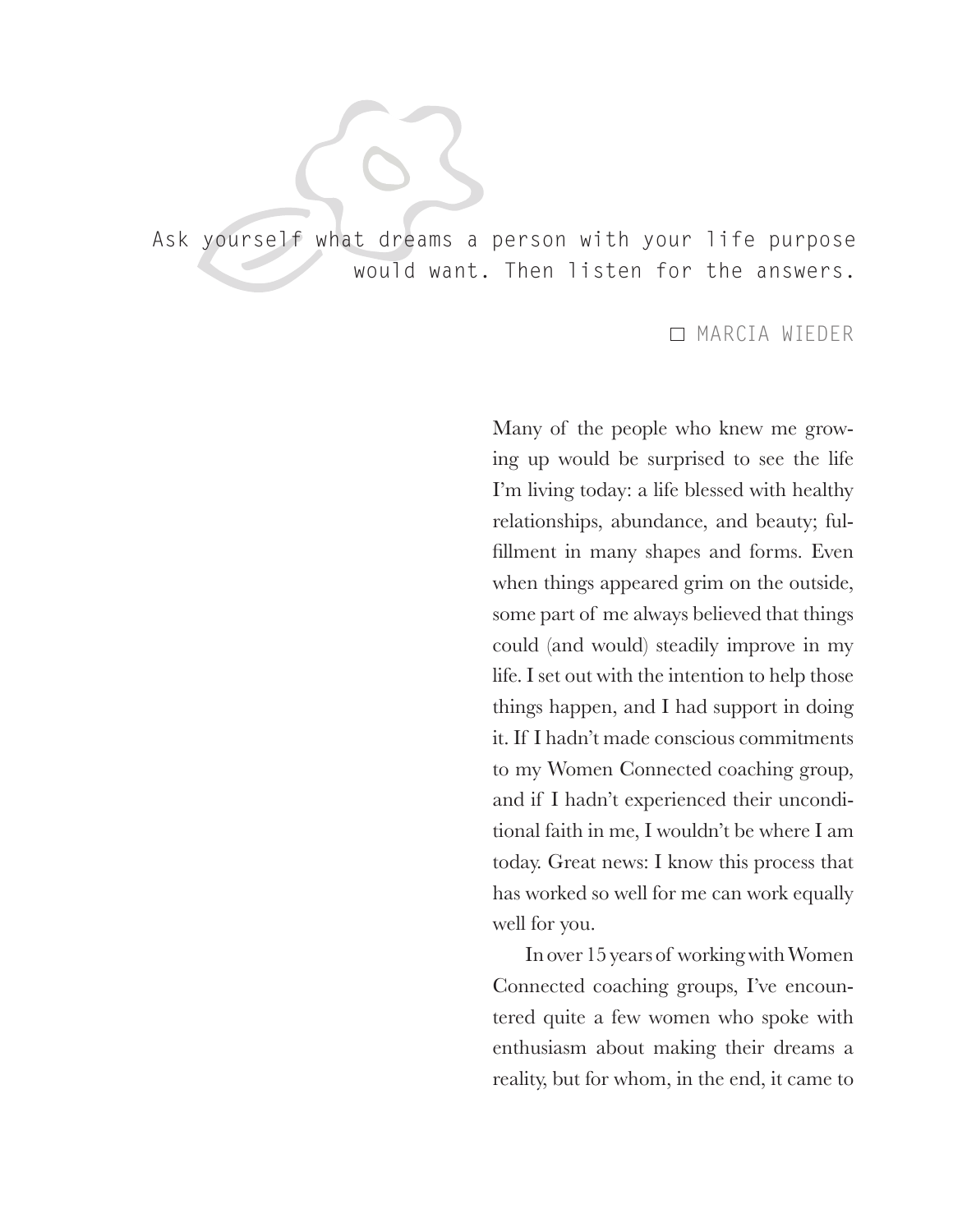no more than talk. For most, however, their personal accountability, their commitment, and the support of their Women Connected group have made their cherished dreams come true. This session has the power to set you on the road to transformation.

When I was a little girl, there was a TV show called "The Millionaire." Each week we watched as the Millionaire (who remained anonymous) selected a new person to give a million dollars to, with no strings attached. After each show my sister, Penny, and I would make lists of all the things we would buy if we had a million dollars. My mother always got a fur coat, we got a house with bedrooms of our own, and, of course, we bought a brand new red car. As Penny and I got older, we continued to play the million dollar game on car trips and vacations. After I married and had children of my own, we continued to play the million dollar game, making our lists and believing that our future dreams would come true.

Some of those lists are stored in my memory boxes––written proof that Future Perfect is real. The yacht I wanted became a 46-foot sailboat; the large mansion with a swimming pool (a wish held when I was 11 years old) turned up as a big house with a hot tub; and when my grandma passed away my mother inherited the fur coat I

had wished for her. A great many of the dreams on my million dollar list have come true, and I believe this is because I dreamed big and stuck with my vivid imagining of a better and brighter future.

The way to begin to change your life is to describe the life you want without needing to know *how* it will happen. For your dreams to come true, it's important to think big, without limitations, and to speak your dreams out loud to others––to your Women Connected group. The way you describe your future world profoundly influences what shows up in your life.

In this session you'll have the opportunity to describe your future, exactly the way you want it to be. You'll put the details of your future life into words and share the richness of your Future Perfect with your Women Connected group.

Let your imagination run wild! It's crucial to avoid censoring yourself. We all know how to be practical; the challenge and fun is to be childlike and allow our imaginations to soar. Truly *believe* that you can have a Future Perfect. Now is the time to ask for everything you want and to believe that everything is possible. You've got nothing to lose and a Future Perfect to gain.